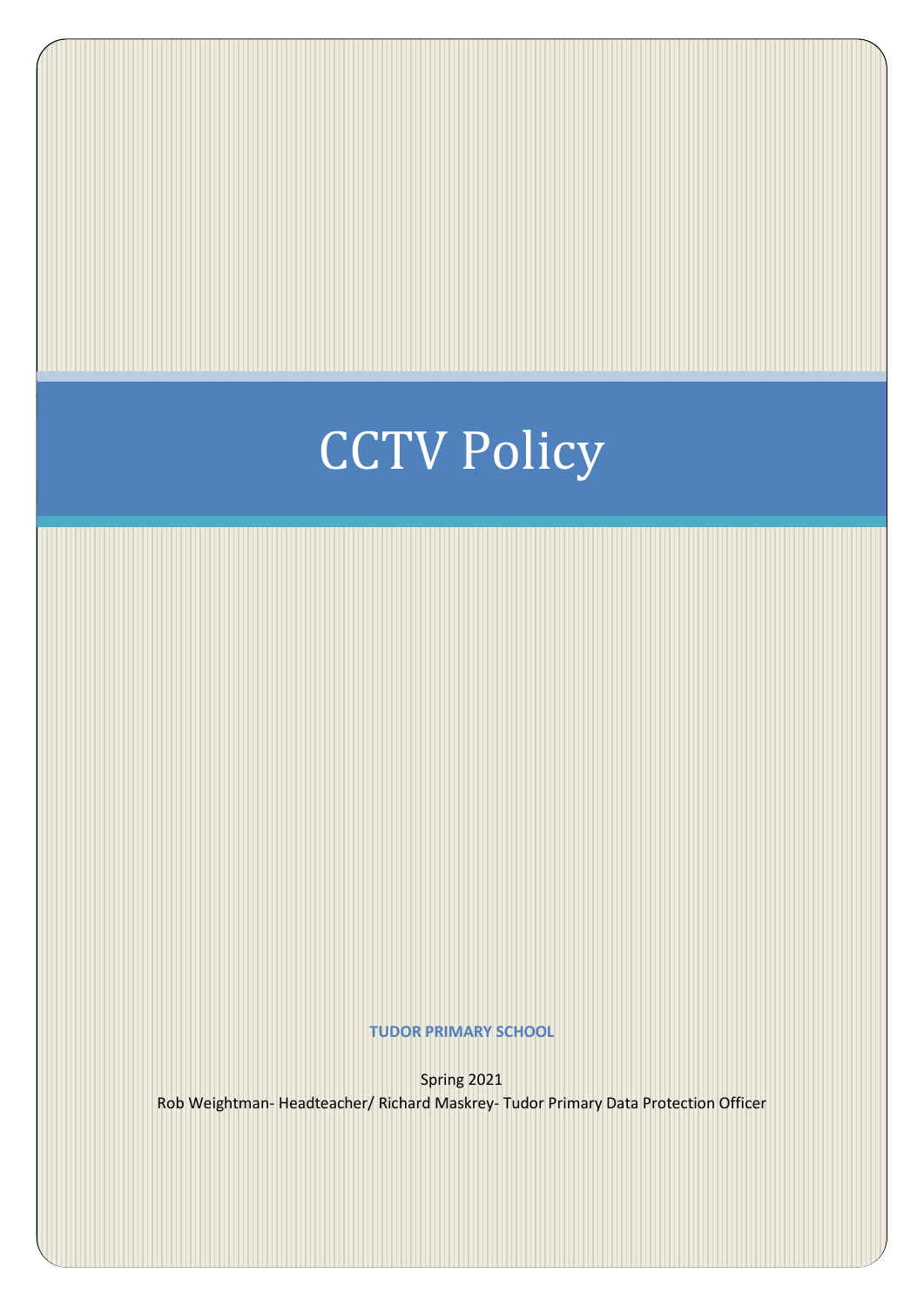# **Policy Governing Operation of CCTV**

## **Aims**

The purpose of this policy is to regulate the management, operation and use of the CCTV system at Tudor Primary School and to ensure compliance with the current legislation.

Article 6 (1) (e) of the General Data Protection Regulation provides the school with a lawful basis for processing CCTV images where 'processing is necessary for the performance of a task carried out in the public interest or in the exercise of official authority vested in the controller'.

# **Objectives of this CCTV Policy are:**

a) To increase personal safety of pupils, staff and visitors, and reduce the fear of crime

- b) To protect the school buildings and their assets
- c) To support the Police in a bid to deter and detect crime
- d) To assist in identifying, apprehending and potentially prosecuting offenders
- e) To protect members of the public and private property
- f) To assist in managing the school

## **Procedures**

Positioning of cameras

The system comprises a number of fixed cameras located that help secure the front perimeter of the school site.

1 camera is located in the school reception area

3 cameras are located along the front of the main building

## **Signage**

Signs will be positioned at the entrance to the School as required by the Code of Practice. These signs will indicate that CCTV monitoring and recording are in use on the premises.

# **Recording of CCTV images**

Recordings may be made from any of the CCTV cameras. These recordings include a date, time and system information overlay. Recording equipment and media will be housed in a place to which only administration and security staff have access. Recordings will be kept for 45 days, unless required as part of an ongoing investigation, in which case recordings will be retained for as long as required for that investigation. At the end of 45 days the media will be recycled and the recordings will be erased by overwriting them with new recordings. Access to this storage is restricted (via passwords) to the Head and Deputy Headteacher or the nominated representatives from the office team.

The CCTV system will operate 24 hours each day, every day of the year, recording all activity in the areas covered. Cameras will be used to monitor activities in the school reception area as well as along the front boundary of the school to identify adverse activity actually occurring, anticipated or perceived, and for the purpose of securing the safety and wellbeing of the school's pupils and staff, together with its visitors. At no time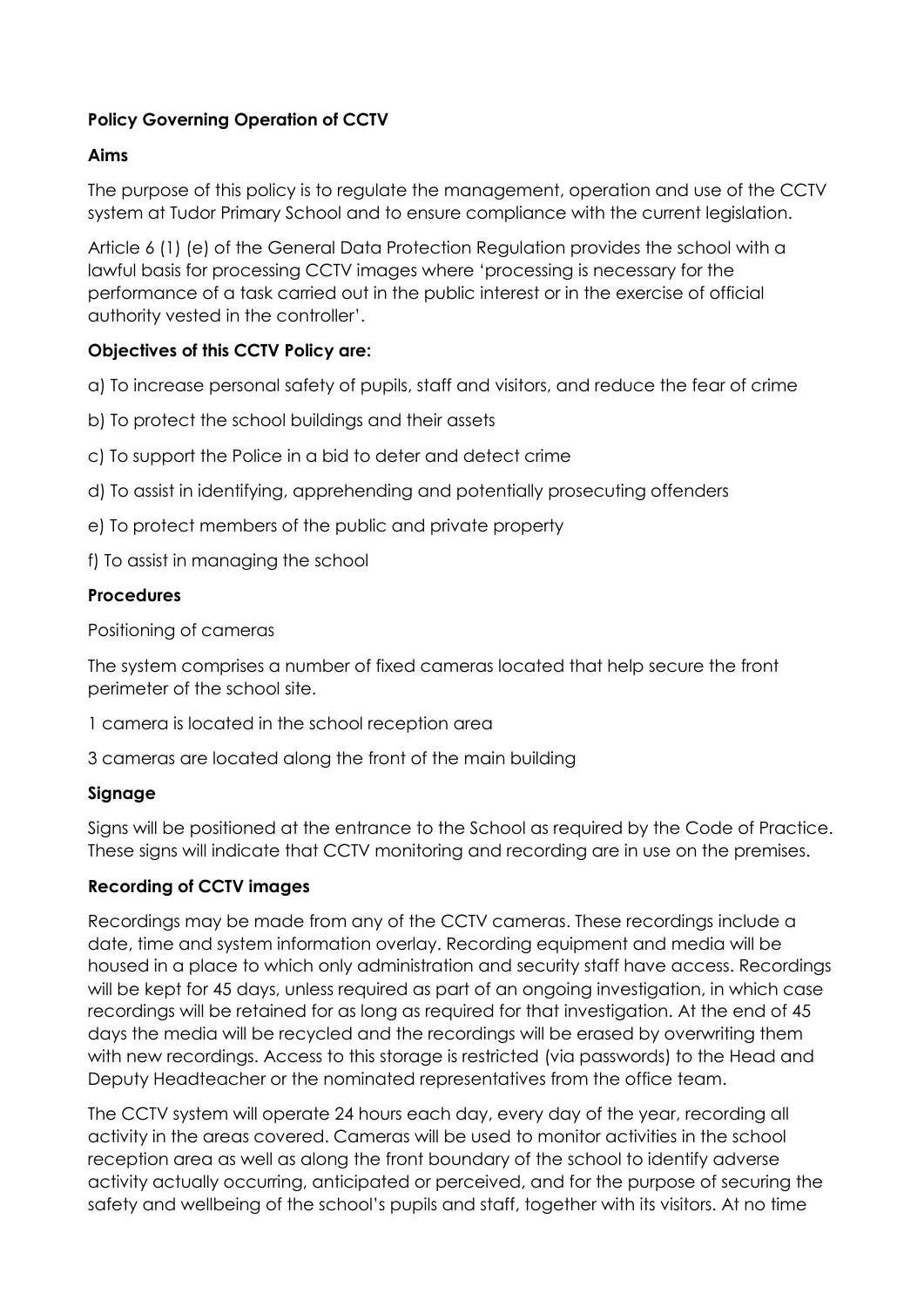will a camera be directed to follow or track an individual. Materials or knowledge secured as a result of CCTV use will not be used for any commercial or media purpose.

The management (and administration) of the CCTV system will be overseen by the member of the office team (currently Corine Shipton) who has additional responsibility for the school premises. They are responsible for ensuring that the CCTV system is operated according to this policy and that regular audits are carried out to ensure that procedures are complied with. The day to day management, maintenance, security and support of the system will be the responsibility of the Site Manager.

# **Viewing of CCTV images**

Display equipment used to view the images from CCTV cameras will be located and positioned in such a way as only those responsible for security may ordinarily see the screen. Where display equipment is provided for controlled access security at a particular place such as a door entry point, display equipment will be located and positioned in such a way that only those likely to operate the system can view the image.

Recorded images may be viewed only after permission has been granted by the Head or Deputy Headteacher. With the exception of subject access requests under Data Protection Law (see below), only those who necessarily have to see the image for security and health and safety purposes may do so. Recorded images may be used in material to aid the identification of individuals for crime prevention or health and safety purposes.

The only locations where images can be viewed are in the school office and in the Headteacher's room. The only person authorised to make copies (electronic or paper) of images is the Headteacher or Deputy Headteacher or another person specifically directed by the Headteacher.

Authorised staff may only allow external persons or agencies to view CCTV images with the express permission of the Headteacher and by following the procedures below.

Requests by law enforcement agencies (most commonly the police) can be authorised by the school under the Data Protection Act 2018, Schedule 2, Part 1, Paragraph 2. A copy of images may be released to the agency on the understanding that the images remain the property of the school and the school may refuse permission for the agency to pass the images to any other person. Such requests should be made to the Headteacher.

Applications received from outside bodies (e.g. solicitors) to view or release footage will be referred to the Headteacher. In these circumstances footage will normally be released where satisfactory documentary evidence is produced showing that they are required for legal proceedings, or in response to a Court Order.

Requests may come from other external individuals and consideration would need to be given to how genuine or necessary the request is and whether there is any risk to the safety of others.

# **Subject Access Requests**

The Data Protection Legislation allows individuals whose images have been recorded the right to view the images of themselves and to have a copy of the images. This is termed a Subject Access request. Requests of this nature should be made to the Headteacher who will make arrangements for the images to be provided within one month of the request if possible. The person making the request must give sufficient information to enable the images to be found. The school reserves the right to refuse access to CCTV footage where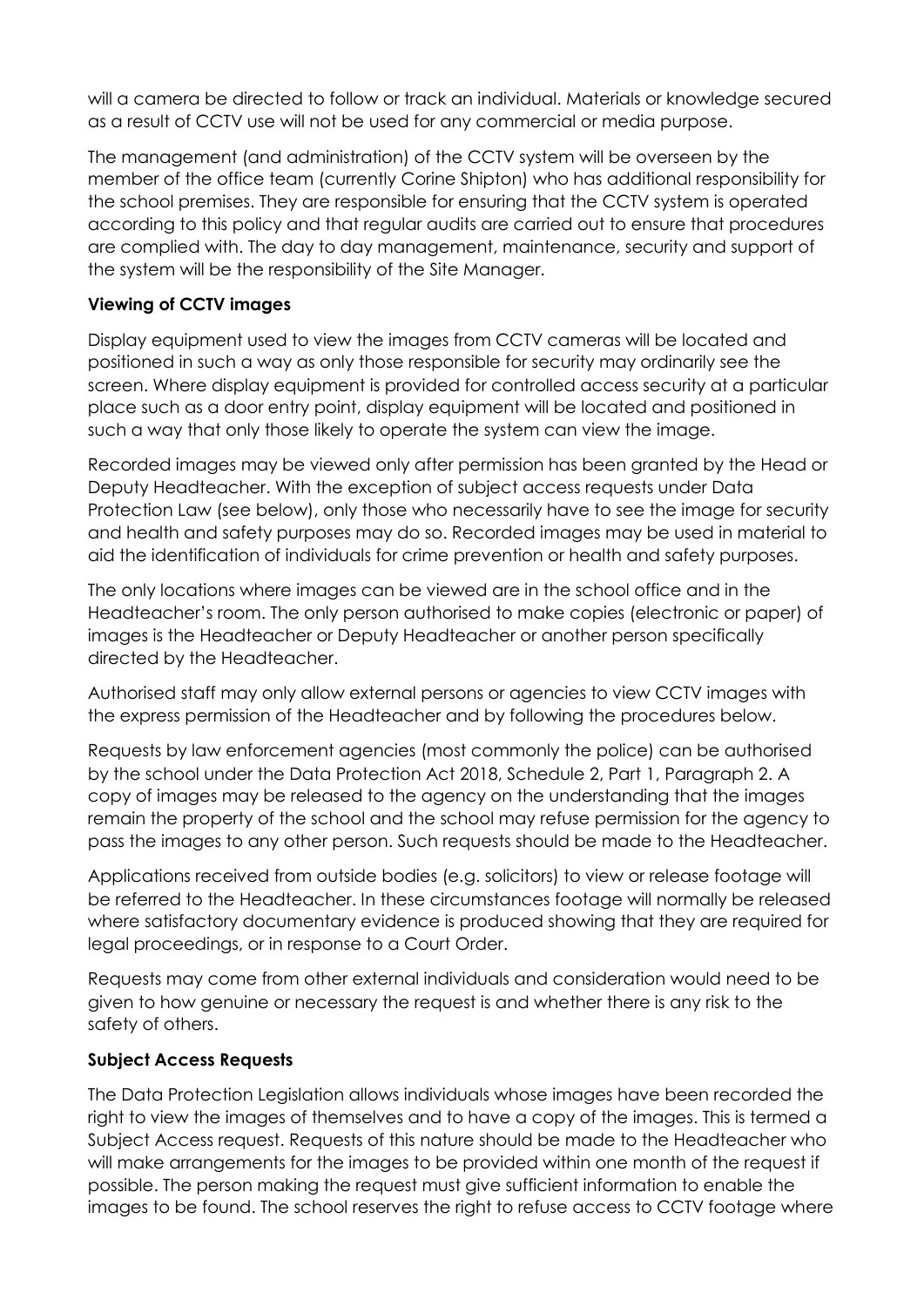this would prejudice the legal rights of other individuals or jeopardise an ongoing investigation.

It is important that the school does not compromise anyone else's privacy, so you will only be able to view CCTV footage that does not contain images of third parties or images that would enable you to identify other people. Images of other subjects would need to be edited or blanked out to make sure no one else can be identified.

This process is costly, and one which the school has the right to refuse to undertake if the costs are disproportionate. Alternatively the costs may be passed onto the person who has made the request.

The Information Commissioner has published a separate CCTV Code of Practice detailing how to operate a system in accordance with Data Protection Legislation. Where necessary, the Headteacher or their representative will refer to this Information Commissioners Code of Practice (sections 5.2.2 & 5.2.3) for further guidance on disclosing images to law enforcement agencies or to individuals.

In all such cases where requests are made the school will keep a detailed log (register) of the nature of the request and the details/images provided. The Headteacher, or a senior leader acting on their behalf, will initially investigate any breach of this Policy by school staff. Any serious breach of this Policy will be subject to the terms of disciplinary procedures already in place.

The Headteacher or their representative may carry out performance monitoring, including random operating checks.

### **System maintenance**

Display equipment and recordings may be viewed by personnel authorised to undertake installation and maintenance of the CCTV systems. Such viewing will be restricted to that necessary for system work.

## **Police cooperation**

The School wishes to maintain good working relations with the police and will cooperate whenever it can do so within the law.

## **Evaluation**

This policy will be evaluated every 2 years.

#### **Twelve Guiding Principles**

Surveillance Camera Code of Practice

The Surveillance Camera Code of Practice sets out the following 12 guiding principles for surveillance cameras in public places:

• Use of a surveillance camera system must always be for a specified purpose which is in pursuit of a legitimate aim and necessary to meet an identified pressing need.

• The use of a surveillance camera system must take into account its effect on individuals and their privacy, with regular reviews to ensure its use remains justified.

• There must be as much transparency in the use of a surveillance camera system as possible, including a published contact point for access to information and complaints.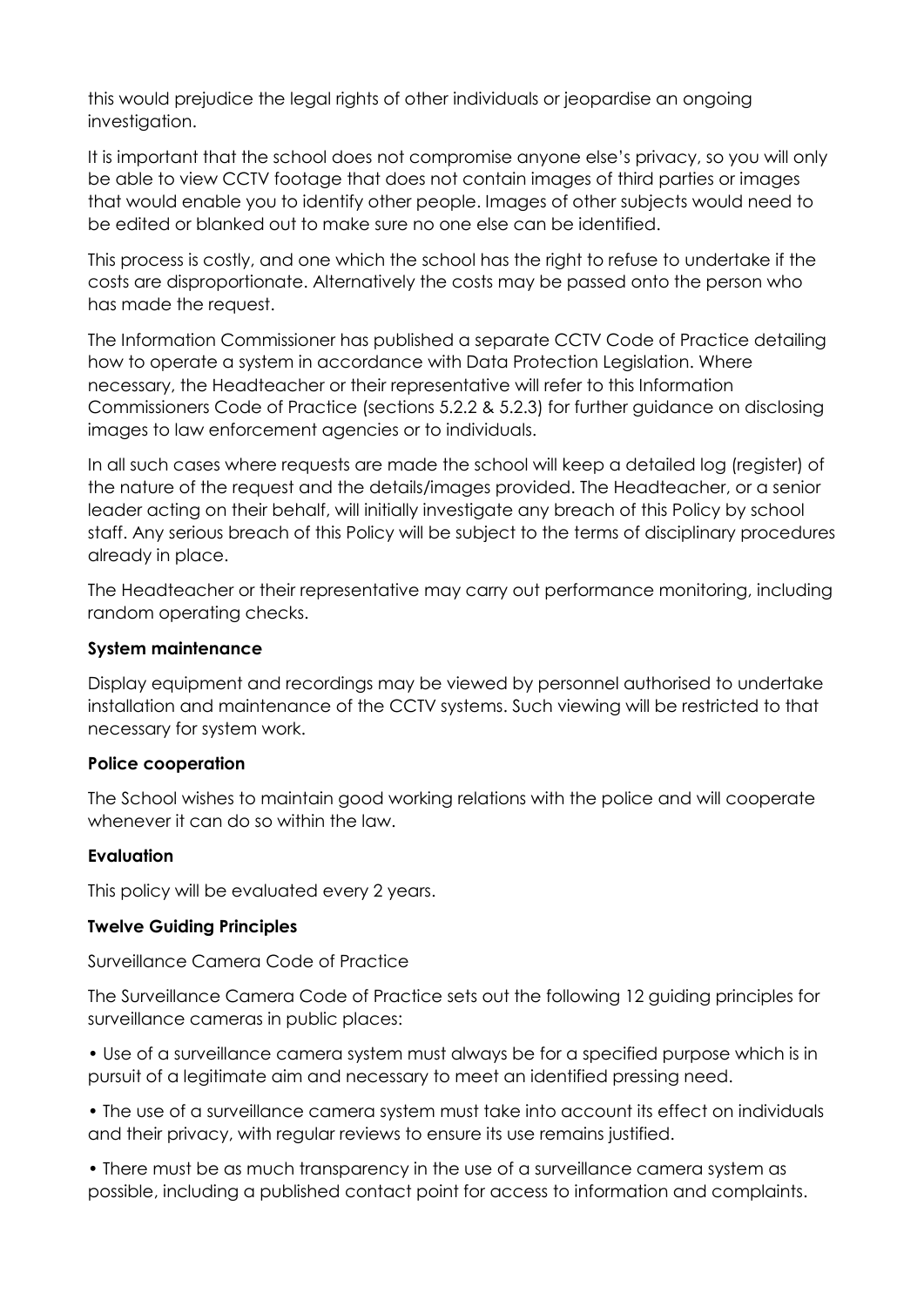• There must be clear responsibility and accountability for all surveillance camera system activities including images and information collected, held and used.

• Clear rules, policies and procedures must be in place before a surveillance camera system is used, and these must be communicated to all who need to comply with them.

• No more images and information should be stored than that which is strictly required for the stated purpose of a surveillance camera system, and such images and information should be deleted once their purposes have been discharged.

• Access to retained images and information should be restricted and there must be clearly defined rules on who can gain access and for what purpose such access is granted; the disclosure of images and information should only take place when it is necessary for such a purpose or for law enforcement purposes.

• Surveillance camera system operators should consider any approved operational, technical and competency standards relevant to a system and its purpose and work to meet and maintain those standards.

• Surveillance camera system images and information should be subject to appropriate security measures to safeguard against unauthorised access and use.

• There should be effective review and audit mechanisms to ensure legal requirements, policies and standards are complied with in practice, and regular reports should be published.

• When the use of a surveillance camera system is in pursuit of a legitimate aim, and there is a pressing need for its use, it should then be used in the most effective way to support public safety and law enforcement with the aim of processing images and information of evidential value.

• Any information used to support a surveillance camera system which compares against a reference database for matching purposes should be accurate and kept up to date.

# **CCTV – Privacy Notice**

Closed circuit television is installed and operated at the School for security and health and safety purposes. Images from the installed cameras may be viewed and recorded. This privacy notice explains what personal information is collected, what it is used for and who it is provided to. The notice also describes why we require your data, and the legal basis on which we do this. This privacy notice relates to our CCTV System, including, but not limited to, where it has been installed on the outside of some of our buildings. It provides additional information that specifically relates to this particular service, and should be read together with our general privacy notice.

## **What personal information does this service use?**

The CCTV system captures images of people and vehicles in and around where a camera is located. Where fixed CCTV cameras are operating, there will be signs clearly displayed.

Images captured by CCTV will not be kept for longer than 45 days. However, on occasions there may be a need to keep images for longer, for example where a crime is being investigated.